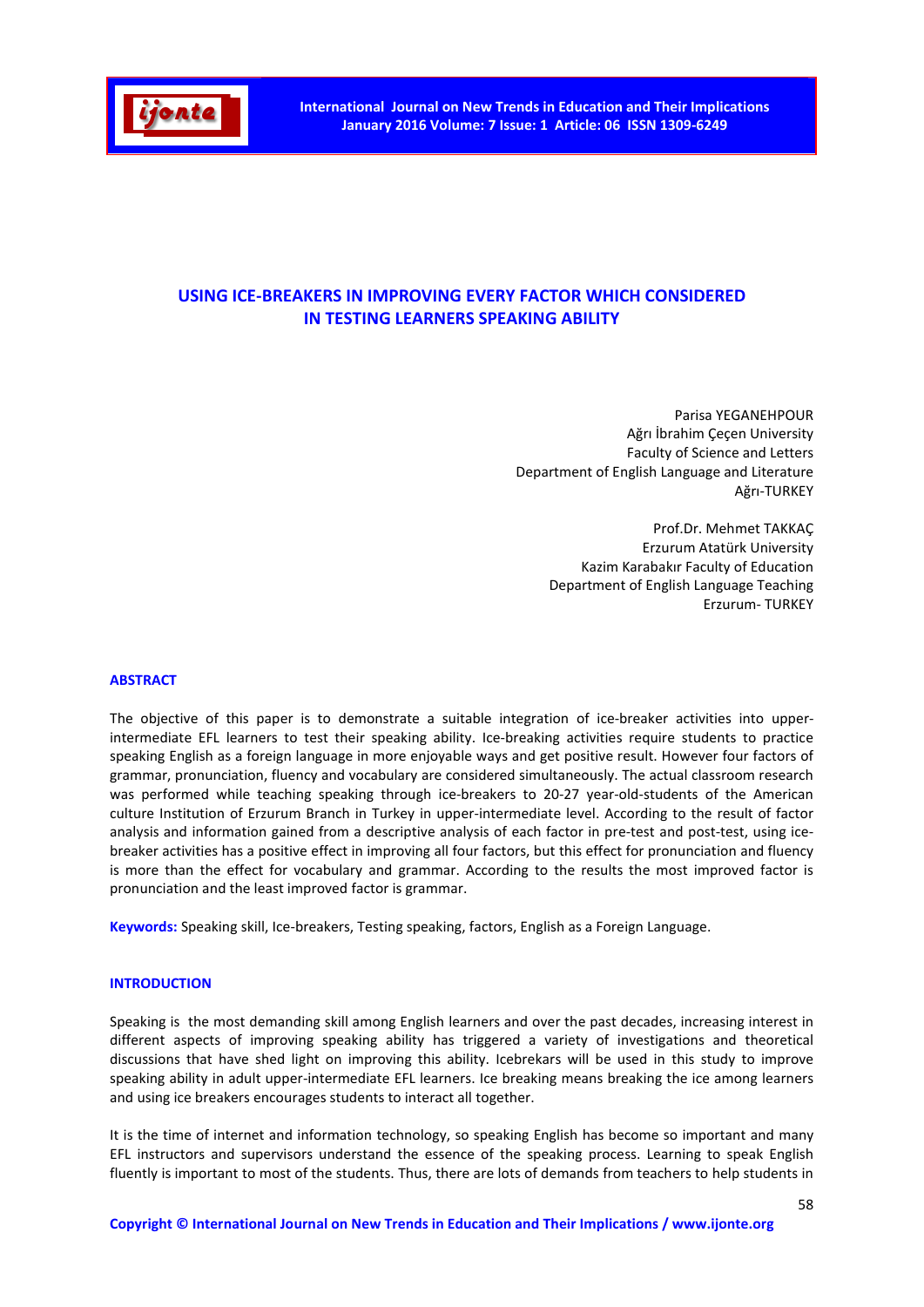

developing speaking ability. Using an appropriate ice breaker is important in an English language lesson because it organizes the students for being successful on many different levels.

According to Flanigan (2011), performing ice breaking activities in English class will direct students to the good mood of learning. Also appropriate kind of ice breaking activities will make students sure to get the most from their lesson and also, they will have fun.

This study will highlight different positive dimensions of using ice breaker activities and their effects in improving adult Turkish EFL learners' oral ability. It also will consider positive contributions of ice breakers in fluency, pronunciation, vocabulary and grammar.

There are several empirical studies related to the beneficial effects of effective classroom activities on language acquisition (Busch, 1982; Day, 1984; Ely, 1986; Spada, 1986; Ellis, 1993; Pica, Lincoln- Porter, Paninos, and Linnell, 1996) and all of them proved the existence of a definite direct relationship between language learning and activities which result in successful oral interactions. Elly (1986) also, confirmed the direct relation between class participation and oral correctness. A major problem that language teachers face in the classroom is the difficulty in encouraging students to join the conversation (Beeb, 1983; White and Lightbown, 1984; Katz, 1996; Tsui, 1996). Research studies that have been done (Satto, 1982; Pica, Young, and Daughty, 1987; Chaudron, 1988; Tomizawa, 1990; Song, 1994; Flowerdew and Miller, 1995) pointed out that the problem of students' reticence in East Asian countries was more serious than their western counterparts. John and Hymes (1972), Sato (1982) confirmed cultural parameters as a factor in students' passiveness. Peregoy and Boyle (2001) by considering these problems stated that speaking like the other language skills has the same importance. They said that despite traditional methods that each skill was taught separately, now all four skills (reading, writing, speaking and listening) appear simultaneously in every English class and EFL context.

Shumin (1997) explained that knowing grammar and vocabulary of a language is not enough for being able to speak that language. He claimed that language acquisition will be possible if learners interact with each other in a class environment. However, English has limited use in learners' real life and, it is difficult for them to speak English in the classroom appropriately. So, it is the task of language teachers to persuade students to use English for social interaction in classroom. For creating motivation in EFL context, teacher should maintain different kinds of strategies and activities for attracting students' attention and making them interested in the lesson. By this way, s/he can support and help language learners. Krashen and Terrel (as cited in Lightbown & Spada, 1999) mentioned that through interaction, students will be able to make their own easy and meaningful conversation. Then, communication and interaction lead students to use the language instead of focusing and talking about its grammar.

Celce-Murcia (2001) stated that activities must be student-centered and communication should be authentic, that means students must do an activity because it is interesting for them, not because teacher asks them to do. In addition, Peck (1978) summarized some factors that teachers must take into consideration. When the teacher chooses the communication activities, s/he must focus on meaning, collaboration and social interaction. An effective teacher encourages students to speak English inside and outside of the classroom.

Krashen and Terrel (1983) emphasized that rather than teaching and talking about the structure of language, we should focus on language use. Therefore, topics and activities in the classroom should capture students' attention and encourage them for making meaning and more interaction with each other. Brown (1994) confirmed that if interaction strategies play important role in intrinsic motivation of students and when they are closely connected to students' goals and interests, they would have a positive effect on students' speaking ability.

#### Evaluation of Speaking

Researchers (Burns & Joyce, 1997; Kayi, 2006; Richards & Renandya, 2002) believe that speaking is an interactive process of making meaning and, for speaking successfully, learner must be successful in linguistic and sociolinguistic competence. Henning (1987), Brown (2004), Farhadi (2003), Kitao and Kitao (1996), Spolsky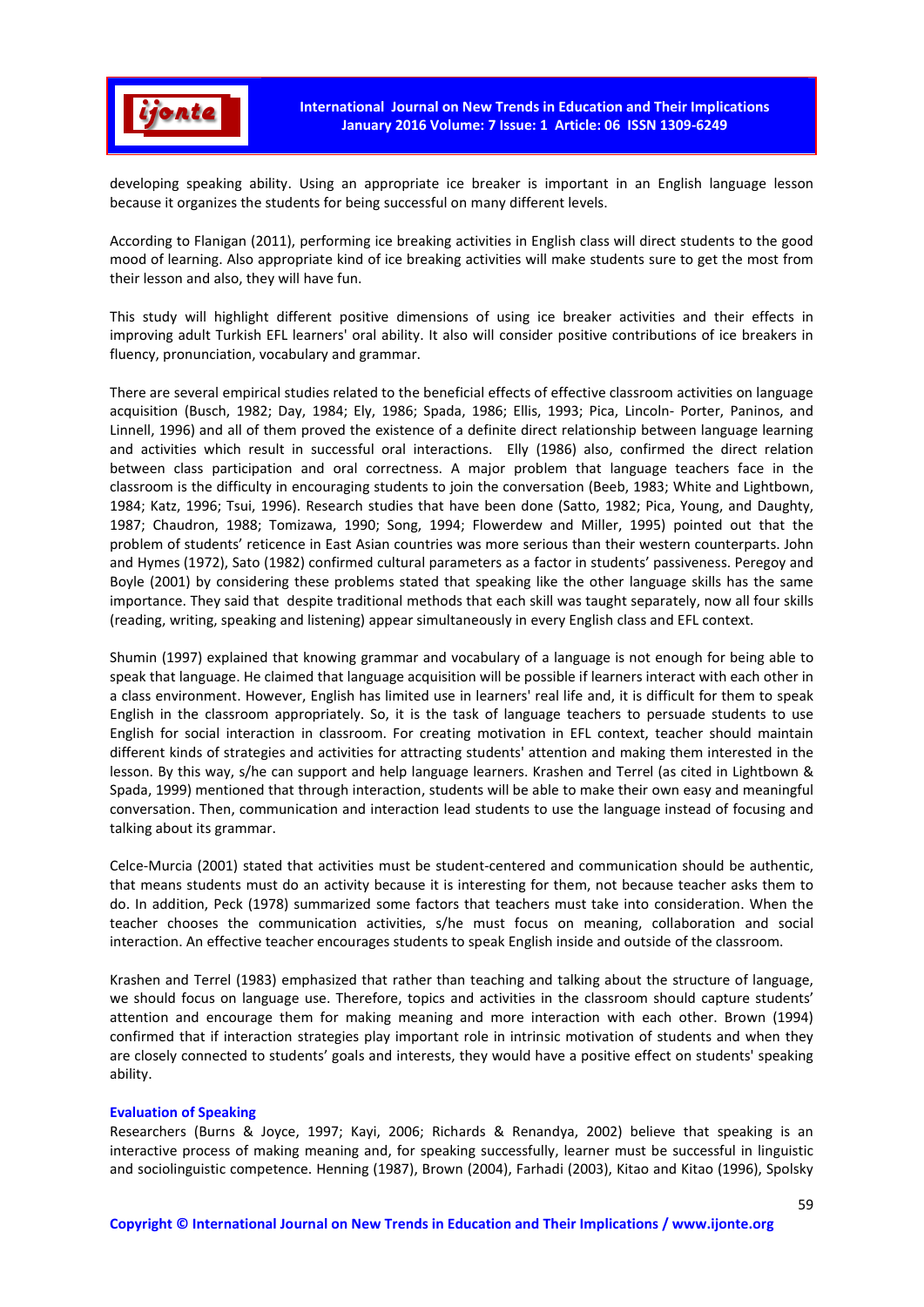

(1992), Nambiar and Goon (1993), Upshur and Turner (1995), Messerklinger (1997), and MacGregor (2000) said that assessing oral ability of learners' is difficult and time-consuming. They also agreed that reliability of subjective measure is very low. They all considered grammar, pronunciation, fluency, and vocabulary as evaluation scale.

Another group of researchers Harris (1997), Rolheiser and Ross (1998), Brindley &Scoffield (1989), Saito (2003), Nunan (1988), Benson (2001), Rolheiser and Ross (1998), Blue (1994), Coombe and Canning (2002), Cassidy (2007), Chamot and O'Malley (1994), Bachman and Palmer, (1989), Ariafar and Fatemipour (2013), thought that this formal kind of assessment is traditional and students cannot monitor their progress critically, so they suggested that learners' self-assessment is much better than that kind of linguistic assessment. Learners will be trained for self-assessment for this condition. This kind of assessment is carried out by learners. When students are able to assess themselves accurately then, they would be able to inform teachers about their own needs. Figure 1 was adopted from Rolheiser and Ross (1998) theory about self-assessment.



Figure 1: How Self-Evaluation Contributes to Learning

According to Rolheiser and Ross' (1998) theoretical model, students set higher goals and as a result commit more personal efforts. Blue (1994) believed that when learners would like more independence and autonomous learning, then they will be interested in self-assessment.

Another kind of assessment which was considered by some researchers is peer-assessment (Johnson & Rose, 1997; O'Malley & Pierce, 1996; Brown, 1998; Yurdabakan, 2011; Anderson, 1998; Yoshida, 2001; Stefanakis, 2002). In this kind of assessment, students judge the language performance of other student or students. All mentioned researchers agree that the most important advantage of this assessments is that students learn to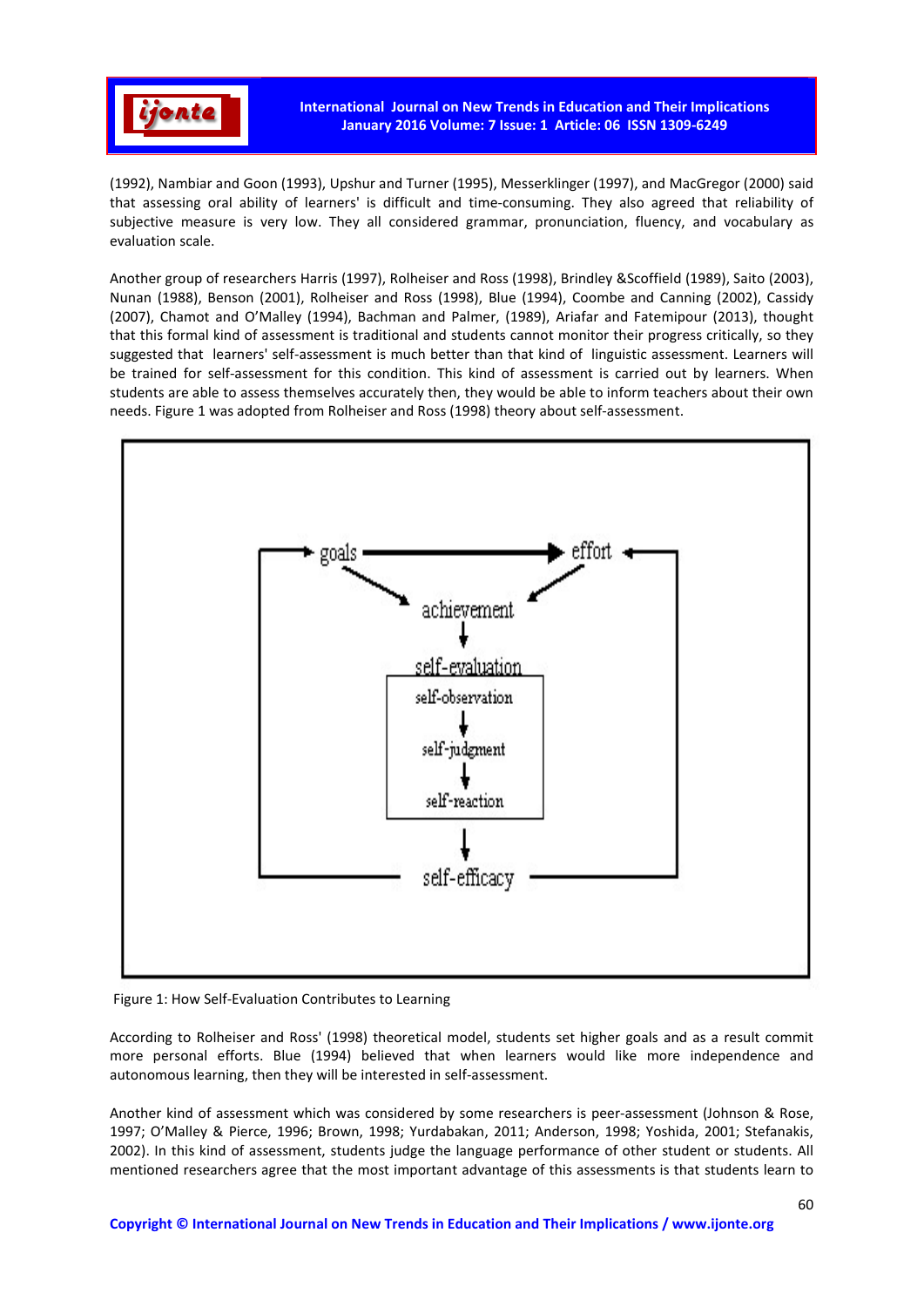

collaborate with each other. Anderson (1998) said that providing different perspectives for students is the most striking advantage of peer-assessment. Brown (1998), Johnson & Rose (1997), O'Malley & Pierce (1996), and Özdemir (2012) pointed out that peer-assessment causes development of metacognitive abilities, communication skills, student's confidence, and collaborative environment. O'Malley and Pierce (1996), and Yoshida (2001) claimed that application of this method also will create some problems such as unreliability and subjectivity. But, teachers should set criteria with students so that they could be more involved in activities. According to Stefanakis (2002), teachers must draw students' attention in multiple intelligence. Then students by promoting collaboration between themselves will be able to understand potential differences among themselves. Yurdabakan (2011) also noted a very important point. He said that students for doing peerjudgment at first must be able to do self-judgment.

In this study the researcher used formal assessment and sample IELTS test questions were used, but, it does not mean that she does not agree with other kinds of assessment.

# **METHODOLOGY**

This study aimed at answering the following questions:

- 1. What factors can be considered in testing speaking ability of EFL learners?
- 2. What is the effect of using ice-breakers in improving every factor, vocabulary, grammar, pronunciation and fluency that considered in testing learners' speaking ability?

Since real random selection of the subjects is impossible, the researcher made use of intact groups based on the results of students' previous general English test scores. Therefore, the design which can fit this research is the quasi-experimental design, besides pre-test and post-test pattern.

In the current study, ice breakers are independent variables and speaking is the dependent variable. Thus, the ice breakers' effectiveness, the amount of improvement, factors that can be considered in testing speaking ability, and effect of using icebreakers in each factor will be analyzed quantitatively by data analysis of pre-test and post-test.

#### Setting and Participants

After administering the sample speaking IELTS test, on the basis of the result, 100 students, whose homogeneity was confirmed-were selected and considered as the experimental group. Coming from different departments such as Science, History, Literature, Computer Science and Civil Engineering, this group would attend English classes two times a week throughout the semester (about 18 sessions, 3 hours each session).

As it was mentioned earlier, there is a two fold purpose that will promote the present study. The main reason of this study is (a) to investigate factors that are considered in testing speaking (b) to study the effect of using ice-breakers in improving every factor; vocabulary, grammar, pronunciation, and fluency.

Data for this study was obtained from pre-test and post-test. Then in order to do statistical analysis, the Lizrel software was used.

#### Scoring Technique

The sample IELTS speaking test was given to the students to analyze their abilities on pronunciation, grammar, vocabulary, and fluency. Analytical scoring of speaking which was based on "*Language Assessment: Principles and Classroom Practices*", (Brown, 2004) can be seen in table 1.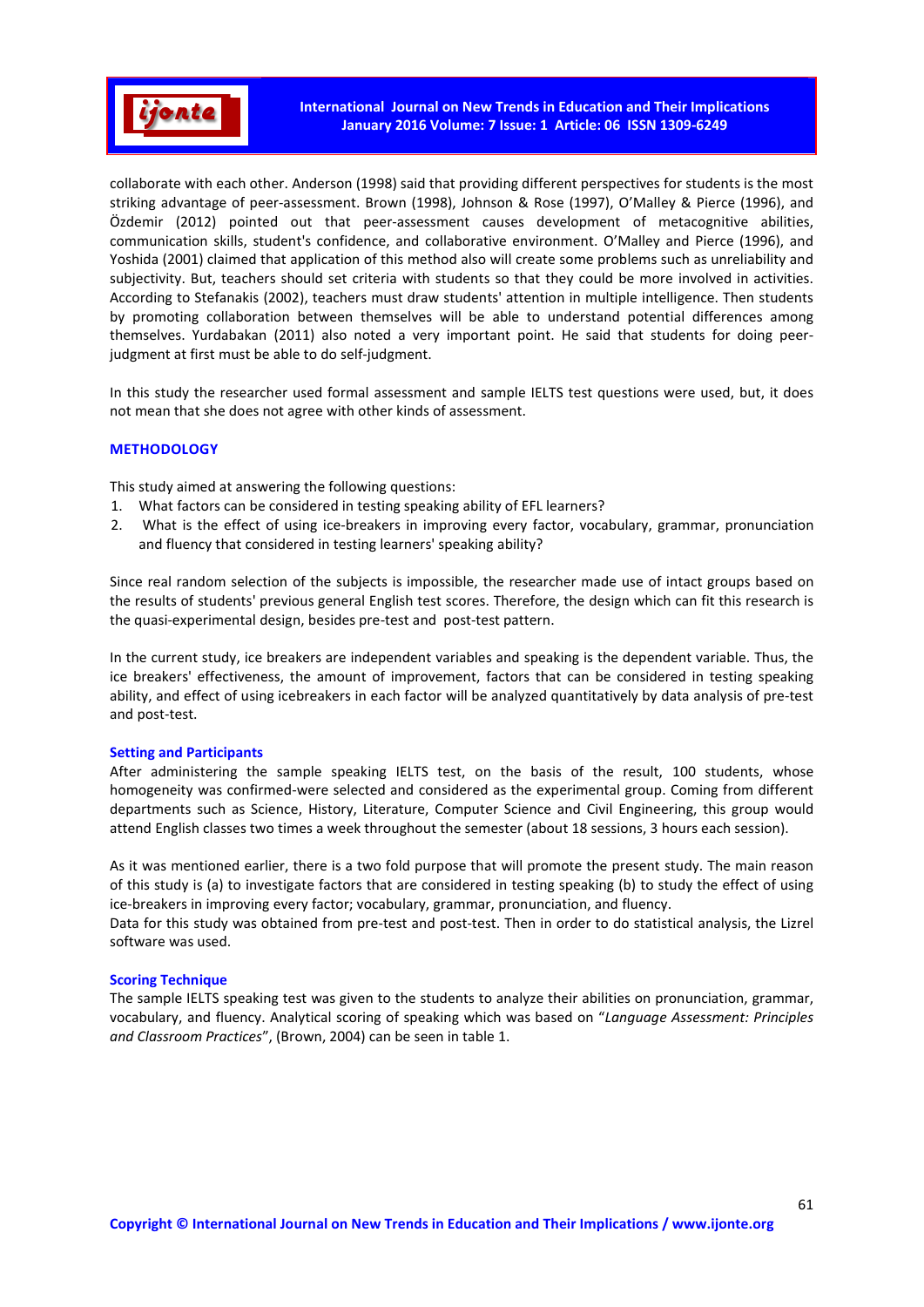

## Table 1: Language Assessment

| Aspects       | score          | Description                                                                                                              |  |  |  |  |  |
|---------------|----------------|--------------------------------------------------------------------------------------------------------------------------|--|--|--|--|--|
| Vocabulary    | 1              | Speaking vocabulary inadequate to express anything but the<br>most elementary needs.                                     |  |  |  |  |  |
|               | $\overline{2}$ | Has speaking vocabulary sufficient to express him/ herself<br>simply with some circumlocutions.                          |  |  |  |  |  |
|               | 3              | Able to speak language with sufficient vocabulary.                                                                       |  |  |  |  |  |
|               | 4              | Can understand and participate with a high degree of<br>precision of vocabulary.                                         |  |  |  |  |  |
|               | 5              | Speech on all levels is fully accepted.                                                                                  |  |  |  |  |  |
| Grammar       | 1              | Errors in grammar are frequent but can be understood                                                                     |  |  |  |  |  |
|               | $\overline{2}$ | Can usually handle elementary construction quite accurately<br>but does not have through or confident control of grammar |  |  |  |  |  |
|               | 3              | Control of grammar is good                                                                                               |  |  |  |  |  |
|               | 4              | Able to use language accurately and errors in grammar are                                                                |  |  |  |  |  |
|               |                | quite rare.                                                                                                              |  |  |  |  |  |
|               | 5              | Equivalent.                                                                                                              |  |  |  |  |  |
| Pronunciation | 1              | Errors in pronunciation are frequent but can be understood.                                                              |  |  |  |  |  |
|               |                | Accent is intelligible though often quite faulty.                                                                        |  |  |  |  |  |
|               | $rac{2}{3}$    | Errors never interfere with understanding and rarely<br>disturb.                                                         |  |  |  |  |  |
|               | 4              | Errors in pronunciation are rare.                                                                                        |  |  |  |  |  |
|               | 5              | Equivalent to and fully accepted.                                                                                        |  |  |  |  |  |
| Fluency       | 1              | No specific fluency description.                                                                                         |  |  |  |  |  |
|               | $\overline{2}$ | Can handle with confidence but not with social situation.                                                                |  |  |  |  |  |
|               | 3              | Rarely has to group words.                                                                                               |  |  |  |  |  |
|               | 4              | Able to use the language fluently on all levels.                                                                         |  |  |  |  |  |
|               | 5              | Has complete fluency in the language.                                                                                    |  |  |  |  |  |

Analytical scoring of speaking has four items and per item scores 5. So, the final maximum score can be 100.

#### Data Analysis

The first class of data in this research comprised of one group of scores which were got from l00 learners who took part in the study. These scores showed their general English proficiency level and were used for calculating homogeneity of data. Second set of data comprised of a group of scores which showed speaking ability of learners. In order to do statistical analysis, the researcher used the LIZREL statistical software. Scores of pre-test exposed that students in the experimental group statistically were almost in the same level and they had homogenous English speaking proficiency.

Then paired t-test showed the correlation between four factors considered in testing speaking ability (vocabulary, grammar, pronunciation, and fluency).

#### Homogeneity Test

Homogeneity test is a test for equality of variances and in LIZREL it can be measured by Levene's test. Löfgren (2013), pointed out that equality of variances can be computed for parametric and nonparametric statistical methods: Analysis of variance, ANOVA can be used for a parametric method and, Kruskal-Wallis one-way analysis can be used for a nonparametric method.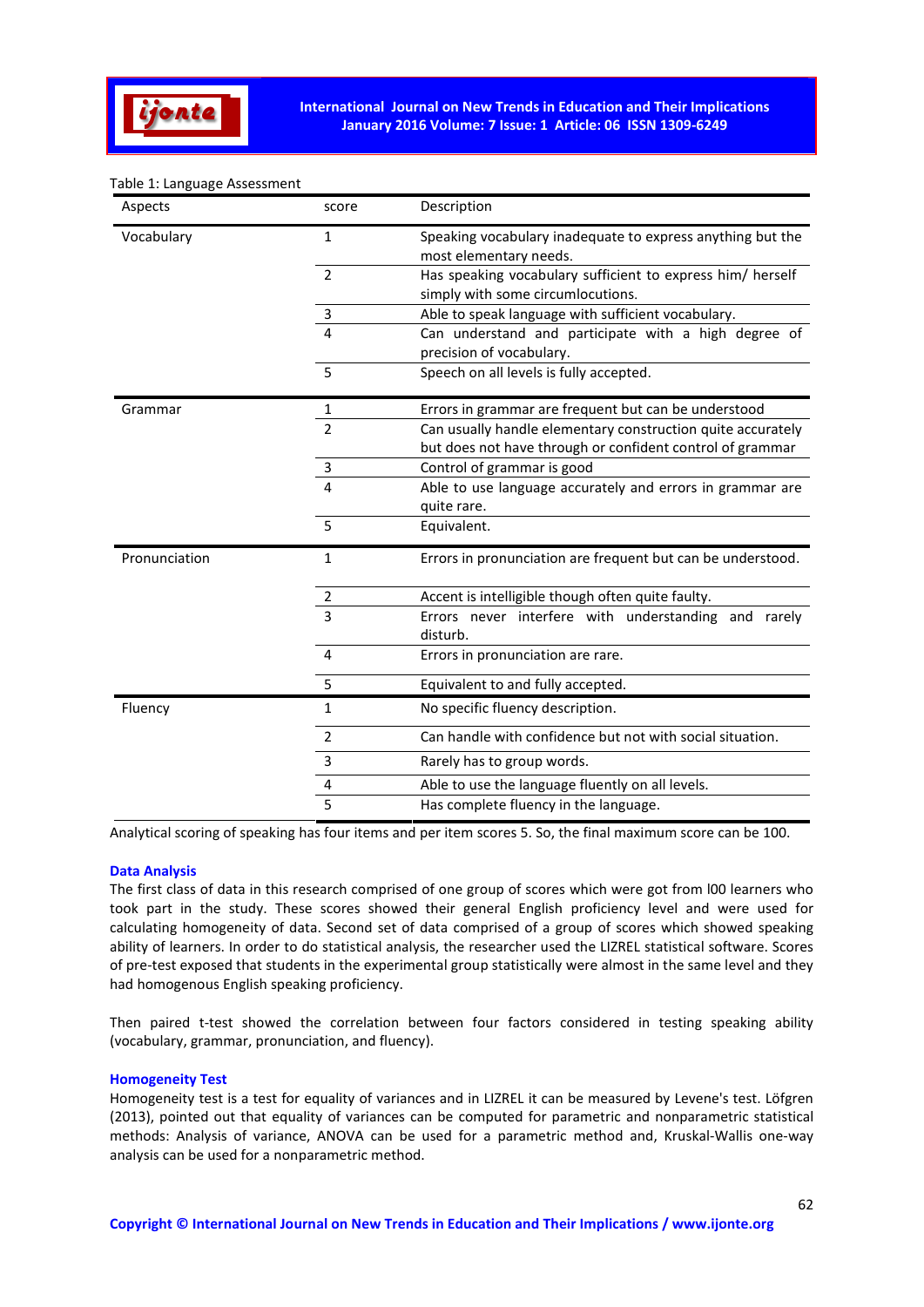

Data of this study are normally distributed, therefore parametric Levene's test was applied for testing equality of variances.

In LIZREL, the parametric Levene's test (for normally distributed data) is built into the ANOVA procedure. So, the researcher ran the ANOVA. Tables, 2 and 3 show the results of one way ANOVA test.

# Table 2: Oneway: Test of Homogeneity of Variance between Learners

| Levene Statistic | df1 | df2 | Sig. |  |  |
|------------------|-----|-----|------|--|--|
| .790             |     | 98  | .376 |  |  |

# Table 3: ANOVA: Previous Test Scores of Learners

|                  | Sum of Squares | Df | Mean Square |       | Sig. |
|------------------|----------------|----|-------------|-------|------|
| Between Learners | 67.240         |    | 67.240      | 1.362 | .246 |

According to the parametric Levene's test, there must be an equality of variance. In this case, if the p-value was below 0.05, we could say that there is not equality of variances between learners, but according to Table 3, the p-value or sig is 0.246> 0.05. So, there is equality of variances between learners.

As a result, a Levene's test verified the equality of variances in the samples of this study (homogeneity of variance) (p>0.05) (Martin and Bridgmon, 2012).

# Factor Analysis: Vocabulary, Grammar, Pronunciation, and Fluency

For measuring speaking ability, different factors have been considered by different researchers, but as test questions in this study were chosen from sample IELTS speaking test questions, the researcher applied four factors of vocabulary, grammar, pronunciation, and fluency for scoring which was based on "*Language Assessment: Principles and Classroom Practices*", (Brown, 2004).

In this part, researcher used paired sample t-test to measure the effect of using ice-breakers on each factor, before and after treatment. It is used to detect the difference between four dependent variables. So, Table .4, shows the correlation of each factor for experimental group in pre-test and post-test.

|        |                         | Mean    | N   | Std. Deviation | Std. Error Mean |
|--------|-------------------------|---------|-----|----------------|-----------------|
| Pair 1 | Pre-test-vocabulary     | 10.7000 | 100 | 2.02283        | .28607          |
|        | Post-test-vocabulary    | 16.6000 | 100 | 2.35606        | .33320          |
| Pair 2 | Pre-test-grammar        | 12.3000 | 100 | 2.51729        | .35600          |
|        | Post-test-grammar       | 16.8000 | 100 | 2.42437        | .34286          |
| Pair 3 | Pre-test-pronunciation  | 11.9000 | 100 | 2.45157        | .34670          |
|        | Post-test-pronunciation | 20.0000 | 100 | 3.35030        | .47380          |
| Pair 4 | Pre-test-fluency        | 9.8000  | 100 | 2.66497        | .37688          |
|        | Post-test-fluency       | 17.7000 | 100 | 3.06561        | .43354          |
|        | <b>Pre-test</b>         | 44.7000 | 100 | 6.88165        | .97321          |
| Pair 5 | <b>Post-tests</b>       | 71.1000 | 100 | 7.51122        | 1.06225         |

Table 4: Paired Samples Statistics: Difference between Four Dependent Variables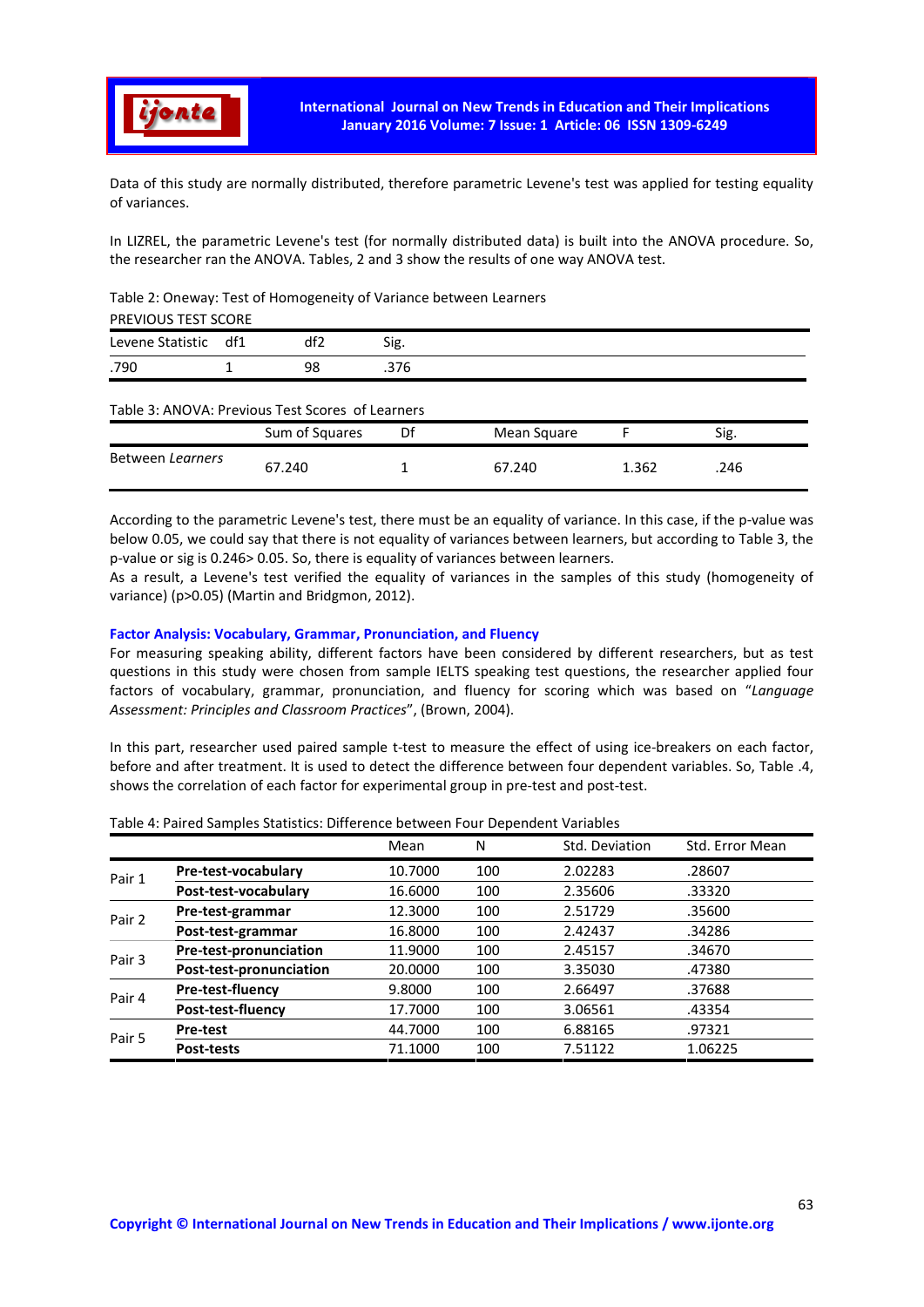

#### Table 5: Paired Samples Test of Four Dependent Variables

|                                                              | <b>Paired Differences</b> |           |                |                               |                         | df | Sig.<br>$(2 -$ |
|--------------------------------------------------------------|---------------------------|-----------|----------------|-------------------------------|-------------------------|----|----------------|
|                                                              | Mean                      | Std.      | Std. Error 95% |                               | Confidence              |    | tailed)        |
|                                                              |                           | Deviation | Mean           | Interval<br><b>Difference</b> | οf<br>the               |    |                |
|                                                              |                           |           |                | Lower                         | Upper                   |    |                |
| Pre-test-vocabulary-post-<br>Pair:<br>test-vocabulary        | $-5.90000$                | 3.45378   | .48844         | $-6.88155$                    | -4.91845<br>-12.079     | 49 | .000           |
| Pre-test-grammar-post-<br>Pair 2<br>test-grammar             | $-4.50000$                | 1.82108   | .25754         | $-5.01754$                    | $-3.98246$<br>$-17.473$ | 49 | .000           |
| Pre-test- pronunciation<br>Pair 3<br>post-test-pronunciation | $-8.10000$                | 2.65153   | .37498         | $-8.85356$                    | $-21.601$<br>-7.34644   | 49 | .000           |
| fluency<br>Pre-test-<br>-post-<br>Pair 4<br>test-fluency     | $-7.90000$                | 2.49285   | .35254         | $-8.60846$                    | $-7.19154$<br>$-22.409$ | 49 | .000           |
| Pair 5 Pre-test-post-test                                    | -26.40000 5.89361         |           | .83348         | $-28.07495$                   | -24.72505 -31.674       | 49 | .000           |

According to the result of mean scores on Table 4. and 5., using ice-breaker activities had positive effect in improving all four factors, but the amount of improved scores for pronunciation and fluency were more than vocabulary and grammar. According to the results the most improved factor was pronunciation and the less improved factor was grammar.

Vocabulary mean= 5.90 Grammar mean= 4.50 Pronunciation mean= 8.1 Fluency mean= 7.9

The results of paired sample t-test were significant; p<0.05, and Vocabulary: t=-12.079, df=49, p=.000 Grammar: t=-17.473, df=49, p=.000 Pronunciation: t=-21.601, df=49, p=.000 Fluency: t=-22.409, df=49, p=.000

 According to the above mentioned statistical information, it could be concluded that there is significant increase in all four factors of experimental groups' post-test scores. So, in this part again, the positive effect of using ice-breaker activities in improving upper-intermediate level students' speaking ability was proved.

#### DISCUSSION AND CONCLUSION

There have been a few studies in Turkey about the effect of some kinds of ice- breakers on learning skills of children. But, there has been no research done, at least in Turkey, to examine the effect of ice-breaker activities on EFL adult learners. The reason, maybe, is related to teachers' or students' character and/or teaching or other local restrictions.

The main objective of this research was to learn the effect of ice-breaking activities on four factors, i.e. vocabulary, grammar, pronunciation, and fluency. To verify this and to answer the submitted research questions, participants, after homogenization, were selected and ice-breaker activities were applied in the group during the semester. The results indicated considerable difference between the mean scores of the participants in pre-test and post-test. So, according to the results, performance and the amount of improvement of speaking ability of students are better and it may answer the research questions positively.

According to the result of factor analysis and information gained from a descriptive analysis of each factor in pre-test and post-test, using ice-breaker activities had a positive effect in improving all four factors, but this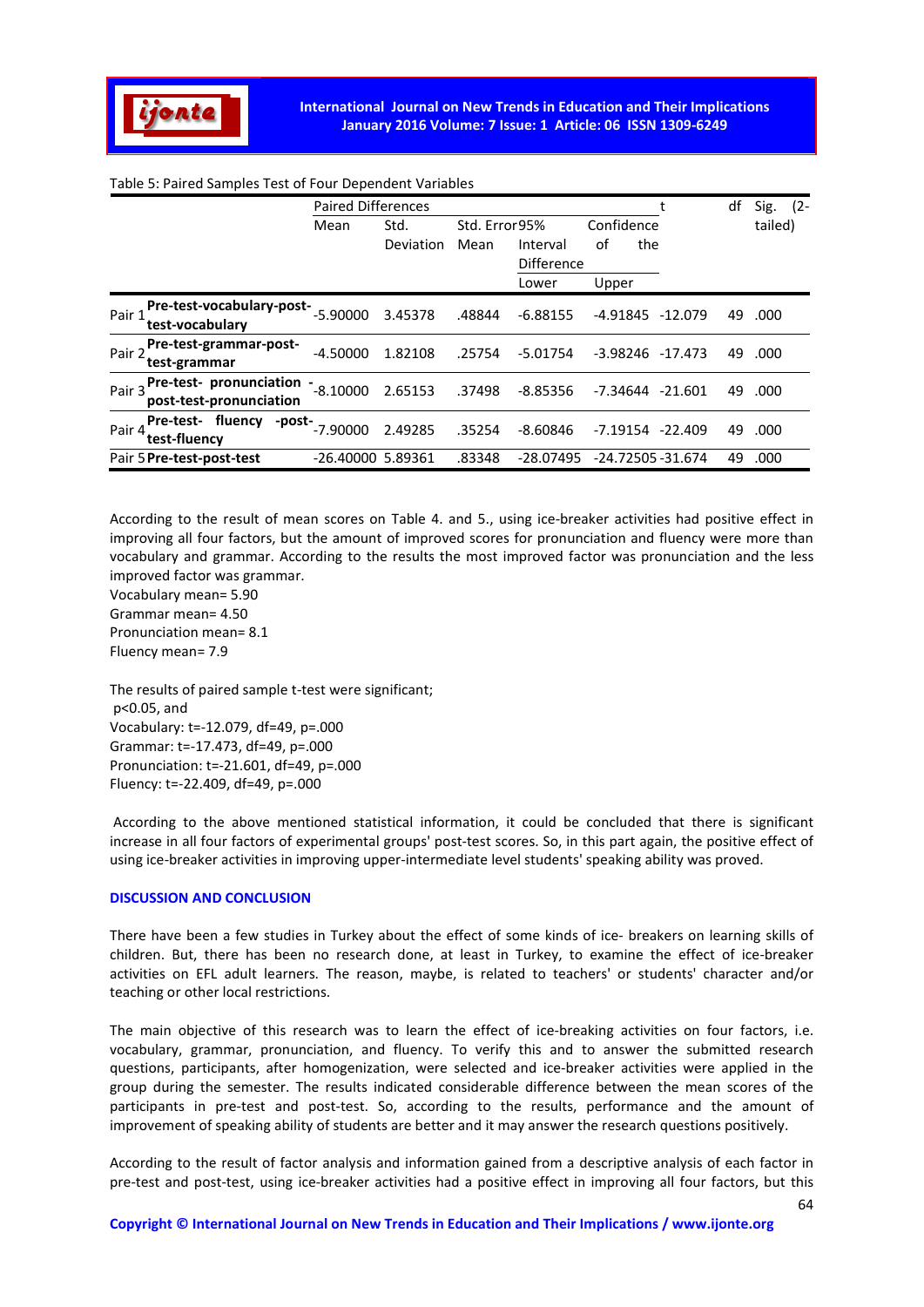

International Journal on New Trends in Education and Their Implications January 2016 Volume: 7 Issue: 1 Article: 06 ISSN 1309-6249

effect for pronunciation and fluency was more than the effect for vocabulary and grammar. According to the results the most improved factor was pronunciation and the least improved factor was grammar.

According to the results of this study, it can be put in forward that using ice-breakers facilitates the communication among learners and is a good way for skipping from language barriers. As a communication strategy use of ice-breakers makes oral communication among students more easily and by suppressing the problem of linguistic knowledge of silent learners supports their attention and develops the communication among them.

# BIODATA AND CONTACT ADDRESSES OF AUTHORS



Dr. Parisa YEGANEHOUR completed her BA studies on English Language Translation and her MA on English Language Teaching in Iran. She also completed her PhD on English Language Teaching in Turkey. She, currently has employed as a teaching assistant in Ağrı İbrahim Çeçen University, Faculty of Science and Letters, Department of English Language and Literature. She is specially interested in different methods of teaching and learning language.

Dr.Parisa YEGANEHPOUR Ağrı İbrahim Çeçen University Faculty of Science and Letters Department of English Language and Literature 04100, Ağrı-TURKEY E. Mail: pyeganehpour@agri.edu.tr



Prof. Dr. Mehmet TAKKAÇ is currently vice chanceller in Erzurum Atatürk University. He has his PhD, MA, and BA on English Literature and Language Department. He also,had been the chairman of ELT Department of Atatürk University since 2007. He had been the manager of School of Foreign Languages of the same university since 2008. His main interests are language teaching and learning, applied linguistics and drama.

 Prof.Dr. Mehmet TAKKAÇ Erzurum Atatürk University Kazim Karabakır Faculty of Education Department of English Language Teaching Erzurum-Turkey E. Mail: takkac@atauni.edu.tr

#### **REFERENCES**

Anderson, S. R. (1998). Why talk about different ways to grade? The shift from traditional assessment to alternative assessment. *New Directions for Teaching and Learning, 74*, 10.1002/tl.7401.

Ariafar, M., & Fatemipour, H.R. (2013). The effect of self- assessment on Iranian EFL learners' speaking skill. *Applied Linguistics & English Literature.* 2(4). Retrieved May30, 2015 from www.ijalel.org/pdf/287.pdf.

Bachman, L., & Palmer, A. S. (1989). The construct validation of self-ratings of communicative language ability. *Language Testing,* 6, 14-25.

Beebe, L. (1983). Risk-taking and the language learner. In H. Seliger & M.H. Long, (Eds), *Classroom oriented research in second language acquisition*. Rowely, MA: Newbury House.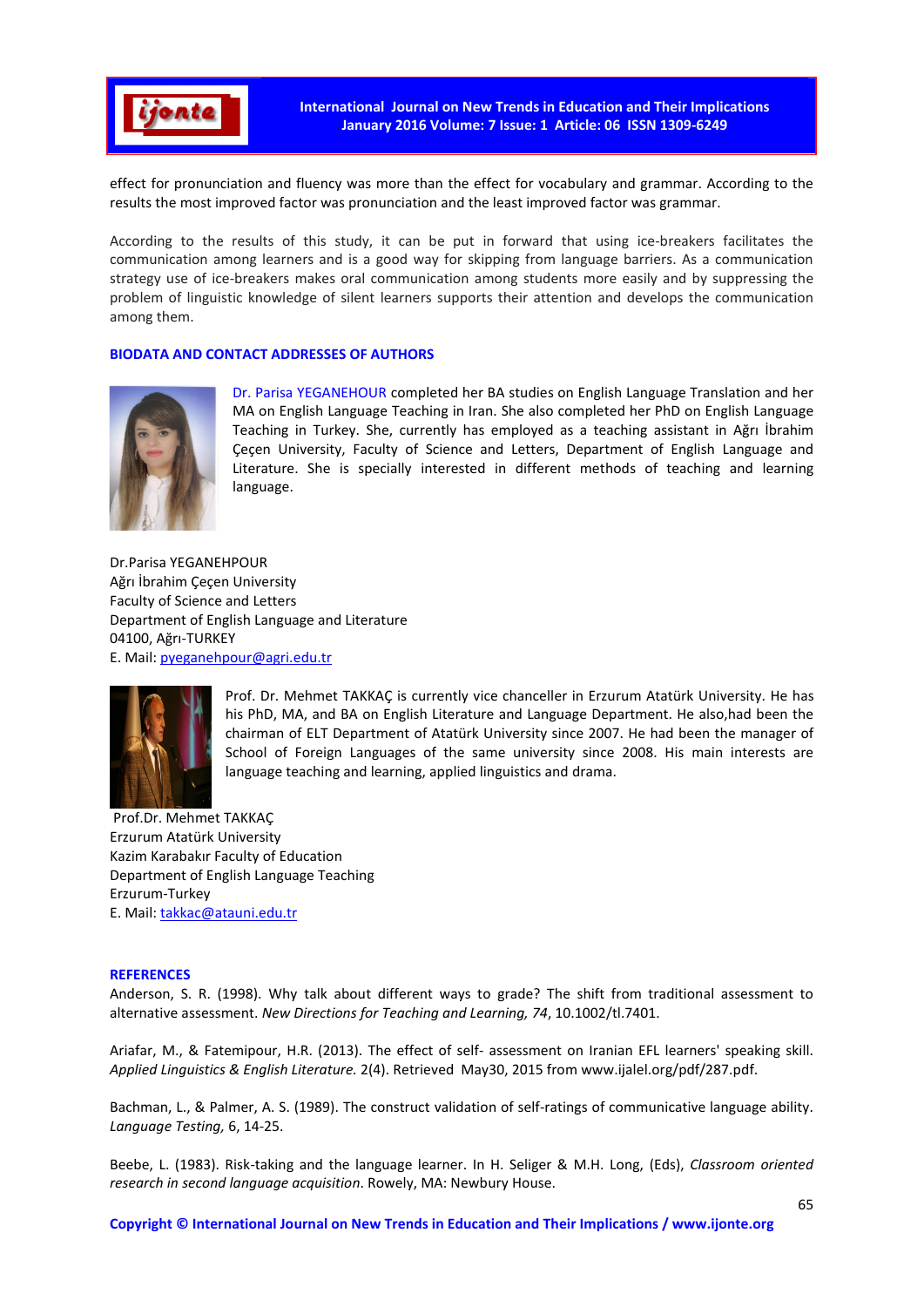

Benson, P. (2001). *Teaching and Researching Autonomy in Language Learning*. London: Longman.

Blue, G. M. (1994). Self-assessment of foreign language skills: Does it work? *CLE Working Papers*, 3, 18-35. Retrieved Aug 23, 2014 from http://www.eric.ed.gov.

Brindley, C., & Scoffield, S. (1998). Peer assessment in undergraduate programs. *Teaching in Higher Education*, 3(1), 79-89.

Brown, H. D. (1994). *Teaching by principles*. New Jersey: Prentice Hall.

Brown, J. D. (1998). *New ways of classroom assessment*. Bloomington, Illinois, USA: TESOL.

Brown, H. D. (2004). *Language assessment: principles and classroom practices*. New York: Pearson Education.

Burns, A., & Joyce, H. (1997). *Focus on speaking.* North Ryde, N.S.W.: National Center for English Language Teaching and Research.

Busch, D. (1982). Introversion-extroversion and the ESL proficiency of Japanese students. *Language Learning, 32, 109-132.*

Cassidy, S. (2007). Assessing "inexperienced" students' ability to self-assess: Exploring links with learning style and academic personal control. *Assessment and Evaluation in Higher Education*, 32(3), 313–330.

Chamot, A.U., & O' Malley, J. M. (1994). The CALLA handbook: Implementing the Cognitive Academic Language Learning Approach. White Plains, NY: Addison Wesley Longman.

Chaudron, C. (1988). *Second language classroom: Research on teaching and learning.* New York: Cambridge University Press.

Coombe, C., & Canning C. (2002). Using self-assessment in the classroom: Rationale and suggested techniques. *Karen's Linguistics Issues*. Retrieved November 28, 2014, from http://www3.telus.net/linguisticsissues/selfassess2.html.

Day, R. (1984). Student participation in the ESL classroom or some imperfections in practice. *Language Learning. 34, 69-100.* Retrieved on 12 june, 2014 from links. jstor.org/sici?sici=00398322(198006)14:2<175:TCDOLP>2.0.CO;2-Z

Eliss, R. (1993). Japanese students abroad: Relating language ability in class and in the community. Thought Current in English Literature.

Ely, C. (1986). An analysis of discomfort, risk-taking, sociability and motivation in the second language classroom. *Language Learning, 36, 1-25.*

Farhady, H. (2003). *Classroom Assessment: A Plea for Change*. Paper presented at the 2nd conference on issues in English language teaching in Iran, Tehran, Iran. Retrieved July 3rd, 2014, from http://65.54.113.26/Publication/6146097/classroom-assessment-a-plea- for-change

Flanigan, E. (2011). The importance of warm up activities in English class. Retrieved May 24, 2014 from http://www.ehow.com

Flowerdew, J., & Miller, L. (1995). On the notion of culture in L2 lectures. *TESOL Quarterly* , 29(2), 345-373.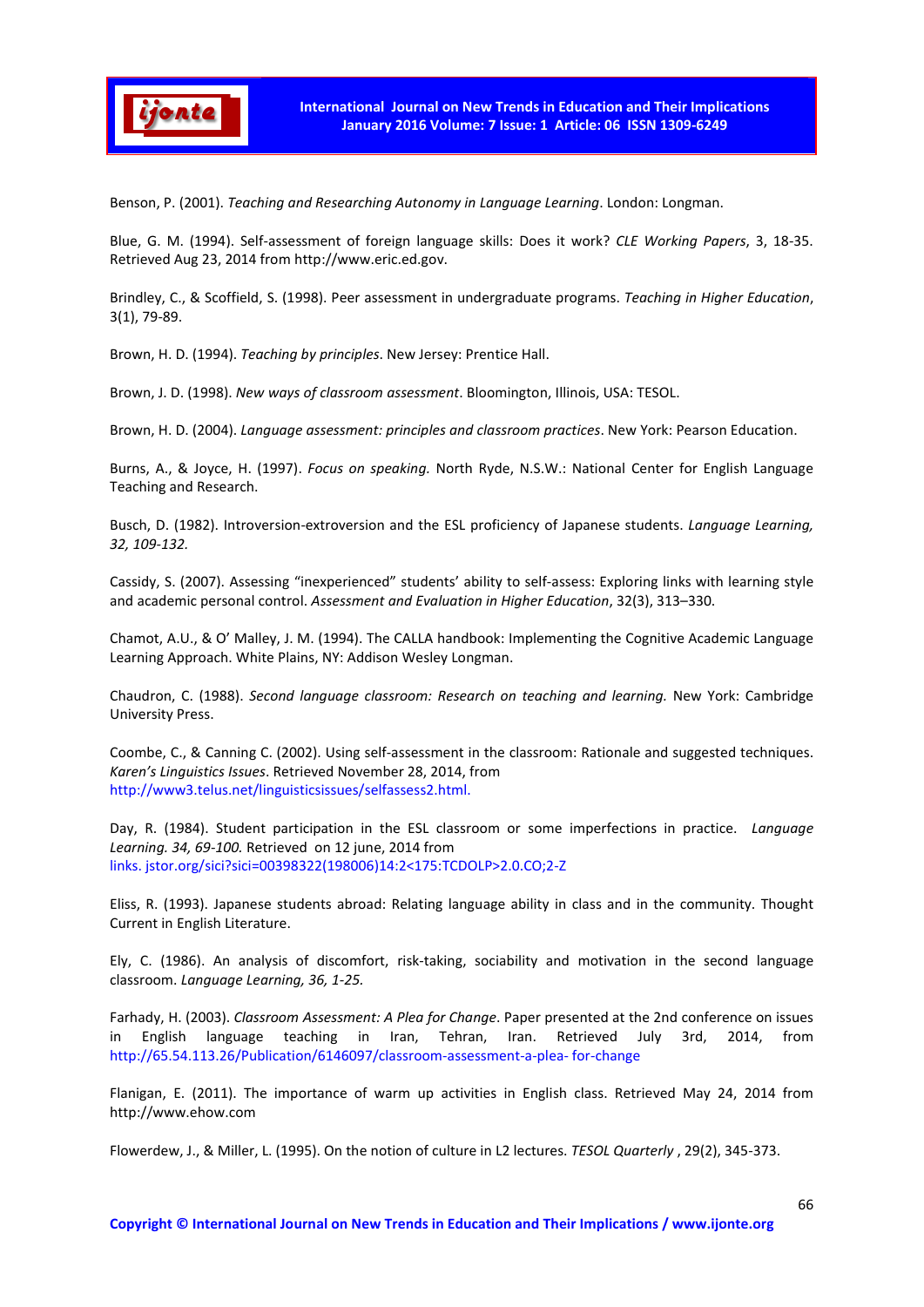

Harris, M. (1997). Self-assessment of language learning in formal settings. *ELT Journal*, 51(1), 12-20.

Henning, G. (1987). *A guide to language testing: Development, evaluation, research*. Boston: Heinle & Heinle Publishers.

Johnson, N. J., & Rose, L. M. (1997). *Portfolios: Clarifying, constructing and enhancing*. Pennsylvannia: Technomic Publishing Company.

Katz, A. (1996). Teaching style: A way to understand instruction in language classrooms. In K. M. Bailey, & D. Nunan, (Eds.), *Voices from the Language Classroom (pp. 145-167).* New York: Cambridge University.

Kayi, H. (2006). Teaching speaking: Activities to promote speaking in a second language, *The Internet TESL Journal*, Vo. XII, No. 11. Retrieved June 15, 2014 from http://iteslj.org/Articles/Kayi-Teaching Speaking.html.

Kitao, K.S., & Kitao, K. (1996). Testing Speaking. (ERIC Document Reproduction Service No: ED 398261).

Krashen, S.D. & Terrell, T. (1983). *The Natural Approach*. New York: Pergamon.

Lightbown, P. & Spada, N. (1999). How language are learned. Oxford: Oxford University Press.

Löfgren, K. (2013). Normality test using SPSS: How to check whether data are normally distributed. Retrieved February 12, 2014, from https://www.youtube.com/watch?v=IiedOyglLn0.

MacGregor, D. (2000). Second language proficiency assessment. Retrieved from: www.cal.org/resources/archive/rgos/assessment.html.

Martin, W. E., & Bridgmon, K. D. (2012). *Quantitative and Statistical Research Methods: From Hypothesis to Results*. somerset, NJ: Wiley.

Messerklinger, J. (1997). Evaluating oral ability. *The Language Teacher Online.* Retrieved 14 June, 2014 from http://www.jalt-publications.org/

Murcia,C.(2001). *Teaching English as a second or foreign language*. Boston: Heinle & Heinle.

Nambiar, M. K., & Goon, C. (1993). Assessment of oral skills: A comparison of scores obtained through audio recording to those obtained through face-to-face evaluation, *RELC Journal,* 24 (1), 15-31.

Nunan, D. (1988). *The Learner-centered Curriculum: A Study in Second Language Teaching*. Cambridge: Cambridge University Press.

O' Malley, M., & Pierce, L. V. (1996). *Authentic assessment for English language learners: Practical approaches for teachers*. USA: Addison- Wesley.

Özdemir, S. (2012). Speaking portfolios as an alternative way of assessment in an EFL context. Retrieved June 8, 2014 from www.thesis.bilkent.edu.tr/0006043.pdf

Peck, S. (1978). Developing Children's Listening and Speaking in ESL. In C. Murcia, (Ed). Teaching English as a second or foreign language. (3rd ed). (Pp. 139-149). Boston: Heinle & Heinle.

Peregoy, S. & Boyle, O. (2001). *Reading, writing and learning in ESL: A resource book for K-12 teachers*. New York: Longman.